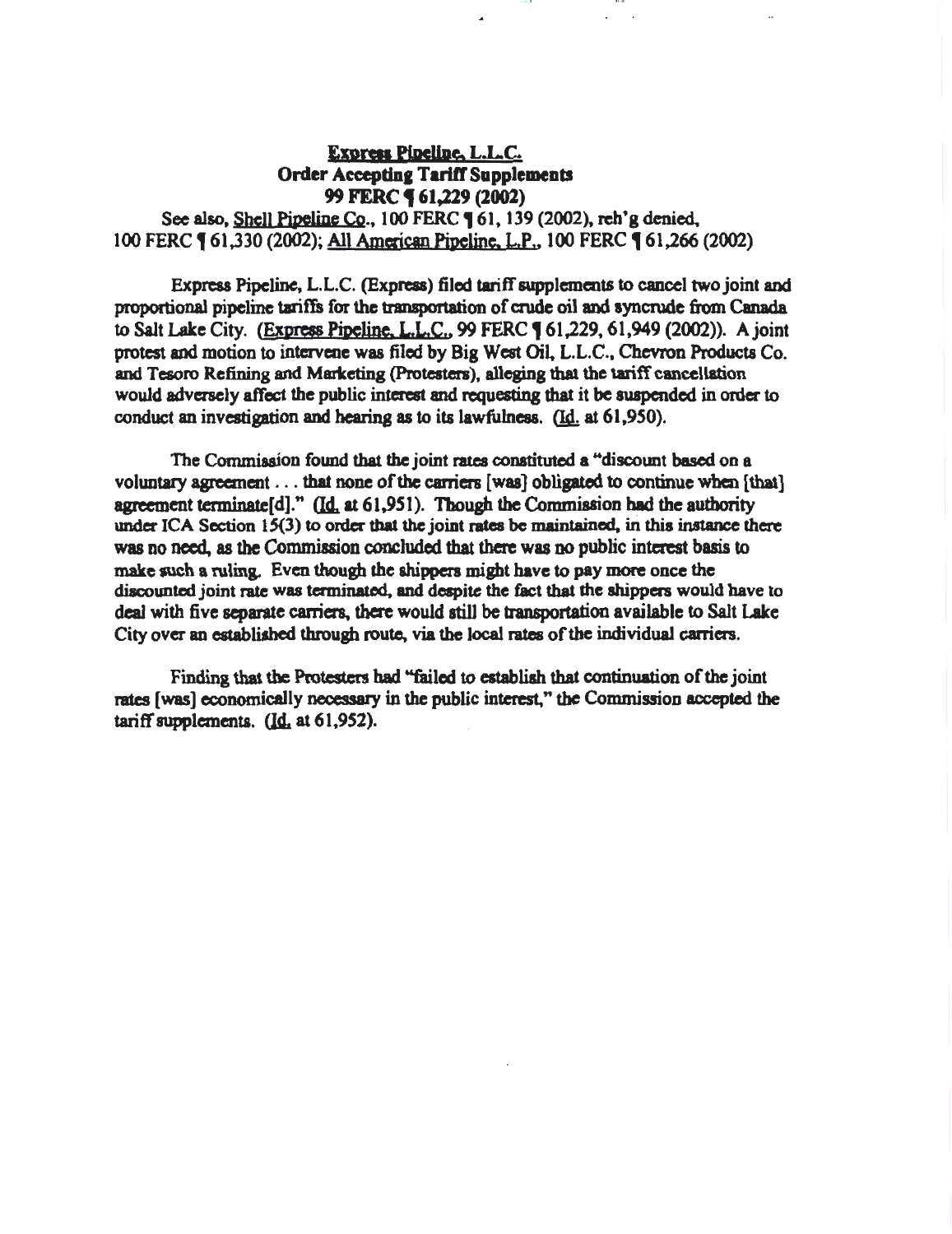CCH Internet Research NetWork **Page 1 of 5** 

COMM-OPINION-ORDER, 99 FERC 561,229, Express Pipeline LLC, Docket No. IS02-216-000, (May 31, 2002)

C 2005, CCH INCORPORATED. All Rights Reserved. A WottersKiuwer Company

Express Pipeline LLC, Docket No. IS02-216-000

[81,949]

### **[161,229]**

Express Pipeline LLC, Docket No. IS02-216-000

Order Accepting Tartff Supplements

(lasued May 31, 2002)

### Before Commissioners: Pat Wood, III, Chairman; WIIIIam L. Massey, Linda Breathitt, and Nora Mead Brownell.

1. On April 16, 2002, Express Pipeline LLC (Express) filed tariff supplements to cancel two joint and proportional pipeline tariffs for the transportation of crude oil and syncrude from Canada to Salt Lake City, Utah. 1 The proposed cancellations are protested by certain shippers. As discussed below, we will accept the cancellations, to be effective June 1, 2002, as proposed. This order is In the public inttwest because it enables continuation of service consistent with the provisions and requirements of the Interstate Commerce Act.

### **Background**

2. The pipeline carriers that participate In the joint rates provide interconnected transportation of crude oil and syncrude from Canada to the United States, as follows: Express extends from the U.S. border to casper, Vyoming, where it connects, through a "pumpover" facility operated by Platte Pipe Line Company (Platte), with a pipeline owned by Frontier Pipeline Company (Frontier). The Frontier pipeline extends from Casper to Kimball Junction, Utah. A line owned by Anshutz Ranch East Pipeline, Inc. (Anshutz) extends across Kimball Junction and connects with a pipeline owned by Chevron Pipeline Company (CPL). The CPL line extends from Kimball Junction to refineries in the Satt Lake City area.

3. The joint tariff agreement that governs the current joint rats was entered Into effective April 1, 1998, and i8 between Express, Frontier and Anshutz. <sup>2</sup> This joint rate agreement will terminate on May 31, 2002. Although the joint

### (81,150]

tariff also includes CPL as a participating carrier, CPL is not a party to the joint tariff agreement. CPL is, however, a party to a written agreement with Frontier and Anshutz. Express contends that the Cheyron/Frontier/Anshutz agreement is subordinate to the Express/Frontien/Anshutz joint tariff agreement, which comprehensively provides for the administration of the entire joint tariff and sets forth Express's role as tariff administrator.  $3$ 

*Description* of the FHing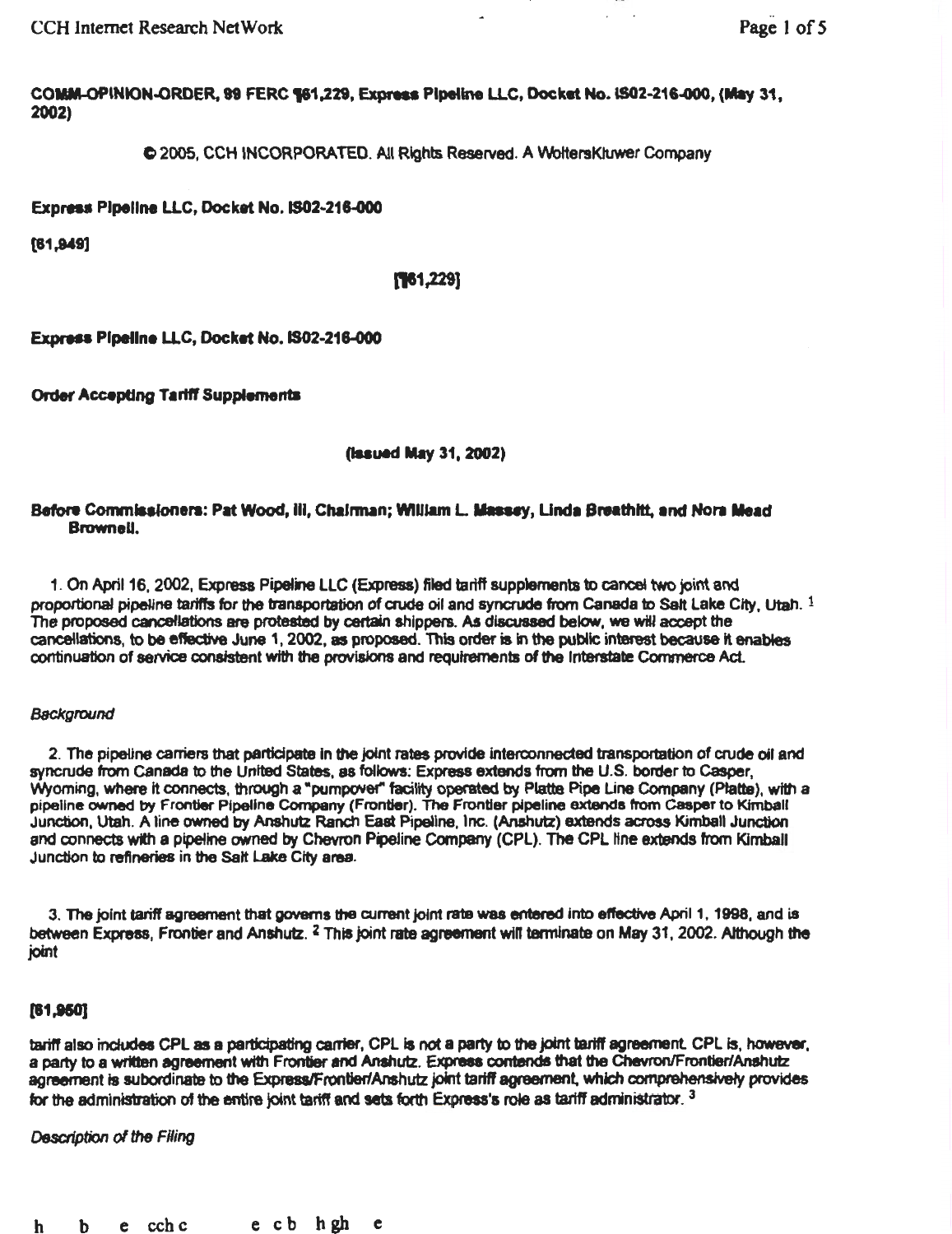4. On April16, 2002, Express filed tartff supplements to cancel FERC Nos. 29 and 30. Express states that the rates set forth in FERC Nos. 29 and 30 resulted from an agreement between the carriers to establish joint rates at a discount from the otherwise applicable local rates of Express, Platte, Frontier, Anshutz and CPL. Express further states that the agreement will terminate as of June 1, 2002 and that, consequently, the joint rate will be cancelled effective June 1, 2002. Express indicates that, following June 1, 2002, shippers will still be able to transport petroleum on all of the routes to which the cancelled joint tariffs apply.  $4$ 

#### Interventions and Protest

5. On May 1, 2002. a joint protest and motion to Intervene was filed by Big 'Nest Oil LLC. Chevron Products Company and Tesoro Refining and Marketing (Protesters). In addition. CPL filed a motion to intervene, stating that it does not concur in the tariff cancellation filings. Frontier and Anschutz filed letters simply stating that they have not concuned in the proposed joint tariff cancellation.

6. Protesters contend that the public Interest will be adversely affected by the Express tariff cancellation, which the Protesters claim will result in increases of up to 40% in the cost of transporting crude and syncrude to the Salt lake City market Protesters also contend that the cancellation will result in the diversion of crude and synaude away from the Salt Lake City market, disrupting and creating other problems for refiners and consumers in Utah and Idaho. Protesters note that. upon cancellation of the Express joint tariff, they will be required to deal with five different pipelines to obtain crude and syncrude from the sources in Canada. Protesters assert that Express' tariff cancellation represents a retaliatory maneuver against the shippers who protested Express' local rates before this Commission. Finally, Protesters contend that the cancellation will result in undue preferences and discrimination against Salt lake City refiners and is anti-competitive.

7. Protesters request that the Commission suspend the proposed cancellations for a period of seven months and institute an expedited hearing and an investigation into its lawfulness. On May 6, 2002, Express filed answers to the protest and to the filings of CPL, Frontier, and Anschutz. Express supplemented its answer on May 8, 2002, filing corrections to the affidavits filed on May 6. On May 15, 2002, Protesters filed an answer to Express' answer. On May 16, CPL filed a motion for leave to file a response to Express' answers, and on May 20, Express filed its own motion for leave to file an answer and its answer to the pleadings filed by Protesters on May 15 and by CPL on May 16. These pleadings were all supported by affidavits of personnel within the respective companies in support of the respective positions taken in the pleadings. Finally, on May 22, 2002, Protesters filed a motion for leave to respond and a response to Express' May 20 answer. 'Nhile our rules do not generally permit these types of pleadings, <sup>5</sup> we find that they are helpful to us in reaching our decision in this matter and are therefore received as a part of the record in this case. <sup>6</sup>

### **Discussion**

### [81,951]

B. Section 15(3) of the Interstate CorMlef'Ce *Ad* (ICA) provides that

(t)he Commission may, and It shaH whenever deemed by it to be necessary or desirable In the public Interest. after full hearing . . . establish . . . joint rates. . . . If any tariff or schedule canceling any through route or joint rate, .. without the consent of all carriers parties thereto or authorization by the Commission, is suspended by the Commission for investigation, the burden of proof shall be upon the carrier or carriers proposing such cancelation to show that it is consistent with the public interest.  $\ldots$ <sup>7</sup>

Upon review of the filings in this case, we conduide that the public interest does rot require continuation of the joint rates proposed to be cancelled, and that the Commission can authorize the proposed cancelation without suspension and investigation of the cancellation tariffs. This is because there is a through route already

h b e cchc e cb hgh e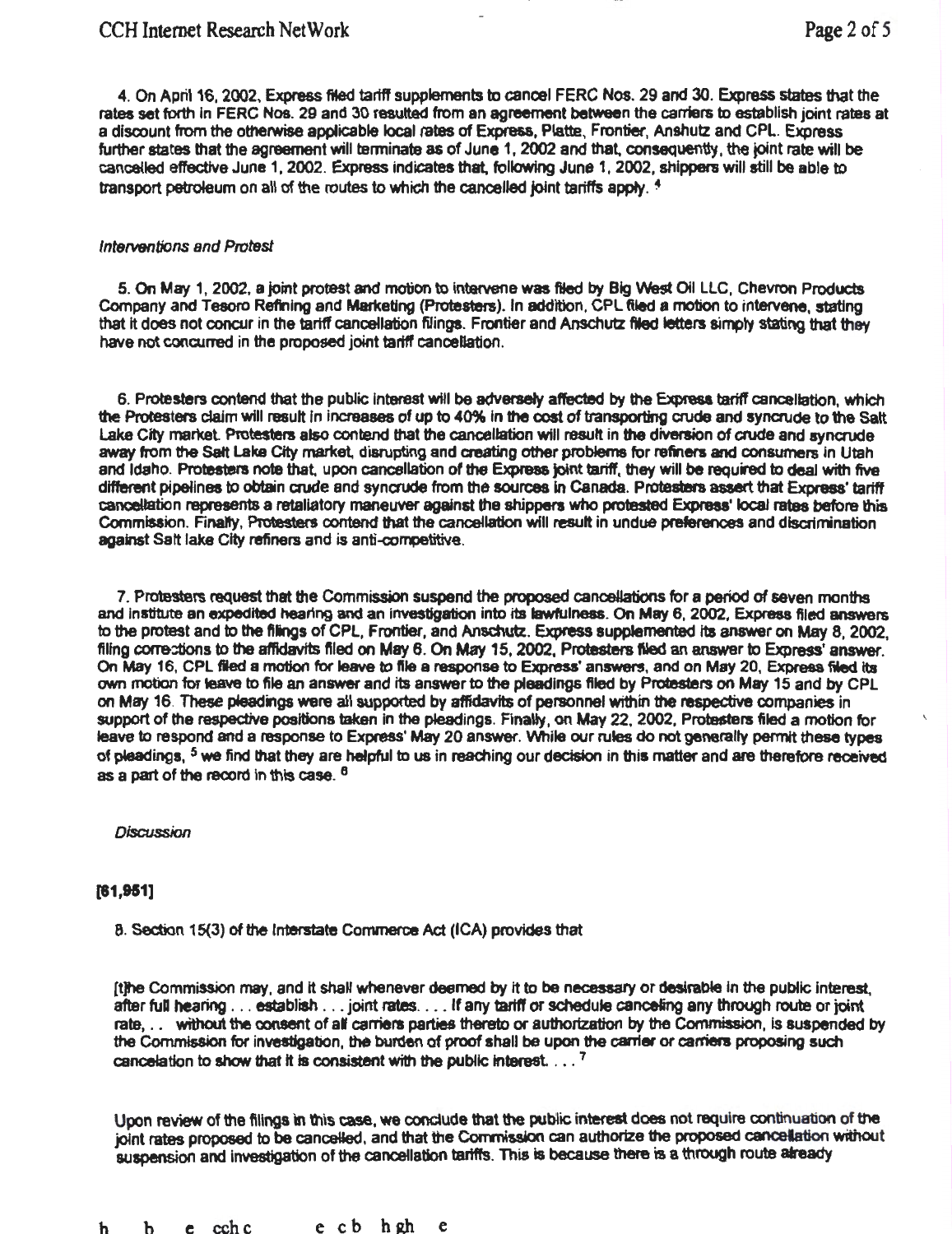established from the U.S. border to Salt Lake City, and service over that route will continue to be available under the local rates of the individual cantefs, just as it has been under the joint rates. Express recognizes that there will be continued service by stating that "after cancellation, the shippers will continue to have full access to continued transportation under just and reasonable local rates." (Answer at 1) Protesters also acknowledge this by pointing out as one of their bases for the protest the fact that the shippers will have to deal with five different carriers on their shipments to Salt Lake City. (Protest at 4).

9. Protesters contend that the cost of transportation from the Canadian Border to Salt Lake City will increase from 20% to 40%. (Protest at 24) Express, however, disputes this and protesters' claim of consequential hardship. Express contend& that the canoellation effective June 1, 2002, In fact will result in Protesters paying local rates whose sum will be lower than the joint rates that these shippers had routinely paid for nearty five years during the period between April 1, 1997 and January 30, 2002. Moreover, Express notes, Protesters in their May 15 answer have reduced their claim from a 20% to 40% increase to a 12% increase, reflecting a difference between the sum of the local rates post cancellation and the joint rates in effect in 2001. As Express points out, however, Protesters have improperly compared the total of the local uncommitted rates with the joint 15-year term rates to arrive at the 12% figure. A proper comparison shows that. contrary to Protesters' contention, the sum of the applicable 1ocat rates is in fact lower than the joint rates.  $a$ 

1 0. Even if Protesters were correct and shippers could be paying more under local rates for transportation to Salt Lake City than under the current joint rates, that is only because the joint rates constitute a discount from the sum of the individual local rates, which are established under the provisions of the ICA. Shippers receive these types of discount only under certain circumstances, such as when the carriers agree to offer a disoount to encourage increased throughput. That discount is based on a voluntary agreement among the pipeline carriers that none of the carriers is obligated to continue when their agreement terminates. Once the discount is ended, shippers might be charged more, but in no instance can shippers be charged more than the rates set forth in the individual carriers' tariffs, all of which are subject to the jurisdiction of this Commission under the ICA. <sup>9</sup>

11. As to the level of those rates, the local rates *at* two of the particlpatlng carriers have been the subject of recent settlements reached by two of these same shipper refiners who have filed the protests here. <sup>10</sup> These settlements resulted in the parties' agreement to resolve the local rate issues between Big West and Chevron Products Company, and the local carriers, Frontier and Anschutz. These local rates provide for the maximum rates that can be charged. The local rates of two of the other camera Involved, Patte and Express, are the subject of challenge in complaints filed by these same shippers in Docket Nos. OR02-5-000 and OR02-8-000. 11 To the extent

### [81,952]

that Protesters have concerns about the rates to be paid Express and Platte, they have raised them in those proceedings.

12. Once the contract between Express, Frontier and Anschutz terminates by its terms, there will be no contractual underpinning for the current joint rate. Express is well within its rights not to renew the contract, and the Commission cannot compel the continuation of the contract once the contract expires. The Commission could, nevertheless, under Section 15(3) of the ICA require that joint rates be maintained. As already discussed above, however, there is no basis for our concluding that the public interest requires continuation of joint rates, since there will be transportation to Salt Lake City available over the same through route as at present at local tariff rates.

13. Finally, Protesters contend that the cancellation will be unduly preferential and discriminatory and will lead to a diversion of suppies wny from Salt Lake City reftners. They contend that the sum of the local rates for transportation to other delivery points will be substantially cheaper than to Salt Lake City, and thus will encourage refiners located elsewhere on the Express delivery system to obtain more of the supplies of crude and syncrude. (Protest at 29-31) However, as Express points out, the calculations used by Protesters do not reflect all the transportation costs of getting product to the other markets, and therefore the computation of the claimed cost of getting the product to other refineries is flawed. (See Answer, Affidavit of Fischer at point 10) Moreover, Salt Lake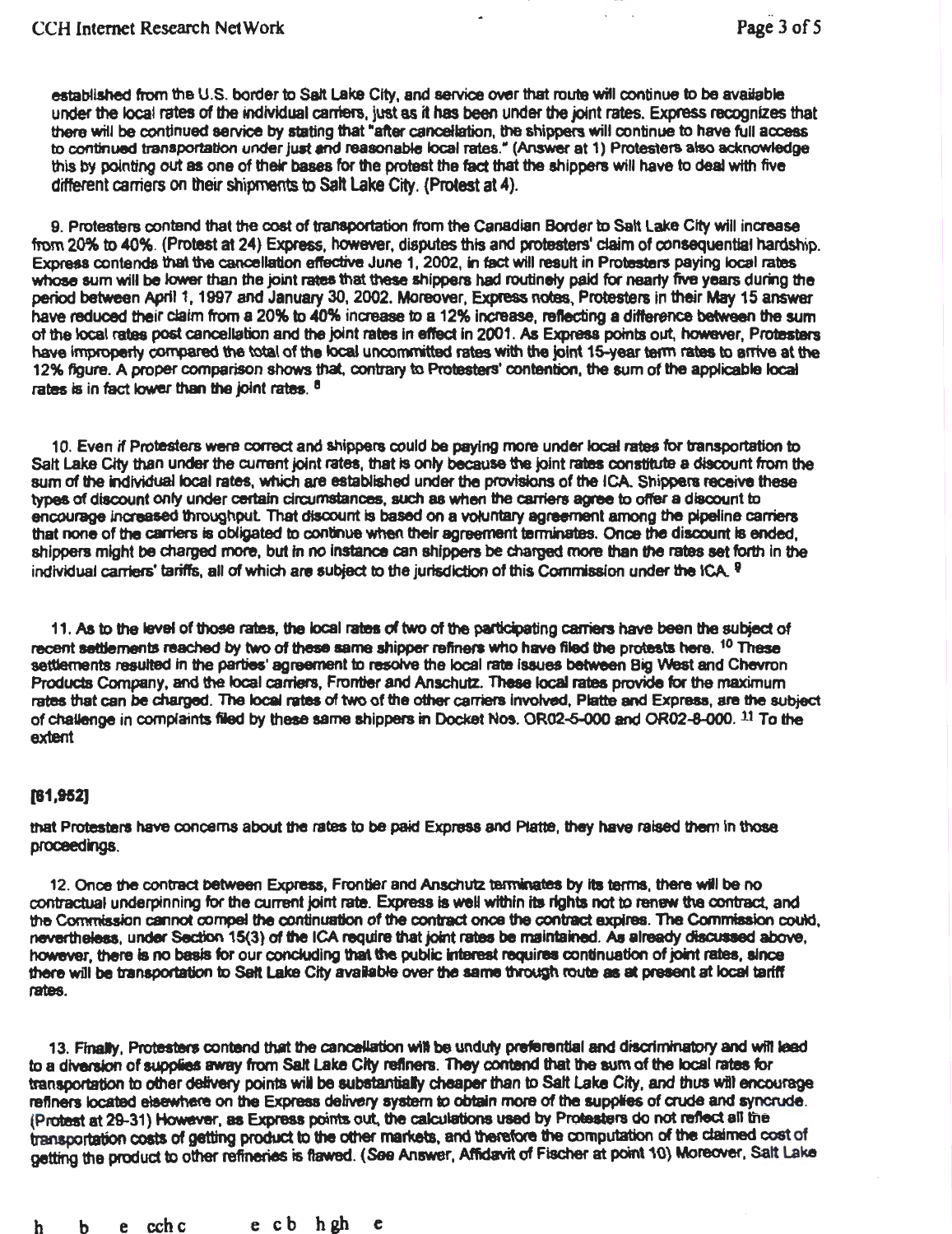shippers will have service available at established tariff rates. We find that Protesters have therefore failed to establish that continuation of the joint rates is economically necessary in the public interest.

The Commission *orcJers:* 

The tariff suppfements listed in footnote number one are accepted, to be effective June 1, 2002.

### - Footnotes -

### (61,949]

<sup>1</sup> Supplement No. 1 to FERC No. 29 and Supplement No. 1 to FERC No. 30.

 $2$  This is a binding contractual agreement among the carriers to file joint rates from the U.S. border to Salt Lake City reflecting a discount below the sum of their local rates. Between April 1, 1997 and March 31, 1998, a predecessor joint rate agreement governed the

### (61,950]

joint rates, which did not include participation in the joint rate by CPL.

 $3$  Affidavit of Ralph J.W. Fischer, Paragraph 3. But see answer of CPL of May 16, 2002, mentioned below.

<sup>4</sup> Such transportation, according to Express, may be effectuated using Express Pipeline LLC FERC No. 15, Platte Pipe Line Company FERC No. 1472, Frontier Pipeline Company FERC No. 25, Anshutz Ranch East Pipeline FERC No. 9 and Chevron Plpeilne Company FERC No. 714. On April 29, 2002, Express Ned a Notice of 'Mthdrawal of FERC No. 15, a tariff in effect subject to refund In Docket No. 1\$02-§1-QOO (98 EERC 161 .008 (2002)), thereby reinstating the prior, lower local uncommitted rates set forth in FERC No. 4.

### $5$  18 C.F.R.  $$385.213$  (2001).

<sup>6</sup> The CPL May 16 answer for the most part attempts to clarify the relationship between the various carriers, and their willingness or unwillingness to extend the term of the existing joint tariff agreements. CPL also notes that it had only a few days' prior notice from Express that it planned to file the joint tariff cancellation on April 16, 2002. 'Mthout deciding whether CPL has accurately described the contractual arrangements and discussions among the parties, we will assume that all the matters raised by CPL are true. Except for clarifying the relationship between the parties, however, they have no bearing on our decision and CPL's answer of May 16 is not further discussed.

### [81,951)

<sup>7</sup>49 App. u.s.c. §15(3) (1988).

<sup>6</sup> As confirmed by the Commission's review of the applicable tartiffs on file, for light crude, the joint uncommitted rate was \$2.4482, and the sum of the local uncommitted rates will be \$2.3835 (Express-\$1.078 under reinstated FERC No.4; Platle-\$0.3201; Frontier-\$0.60; Anschutz-\$0.255; and Chevron \$0.1304); the joint 15-year tenn rate was \$2.1244, and the sum of the local rates for 15-year term shippers will be \$2.1025 (Express-\$0.797; Platte -\$0.3201; Frontier-\$0.60; Anschutz-\$0.255; and Chevron-\$0.1304). A comparison of the rates for moving other grades of crude shows the same result.

9 See Texaco Pipeline Inc., 72 FERC 161,313 (1995).

to See *Big West Oil* Company, et al. v. Frontier pipeline Company and Express Ptpeljne *Partnership,* 98 FERC ~3.013 (2002) and Big West OiJ Company, et al. v. Anshutz *PfJeline,* Inc. and Express p;penne ~IShip, 98 FERC \63,027 (2002). These initial decisions terminating proceedings have become final Commission decisions pursuant to Rule 708(d) of the Commission's Rules of Practice and Procedure. 18 C.F.R. §385.708 (d) (2001).

h b e cchc e cb h2h e